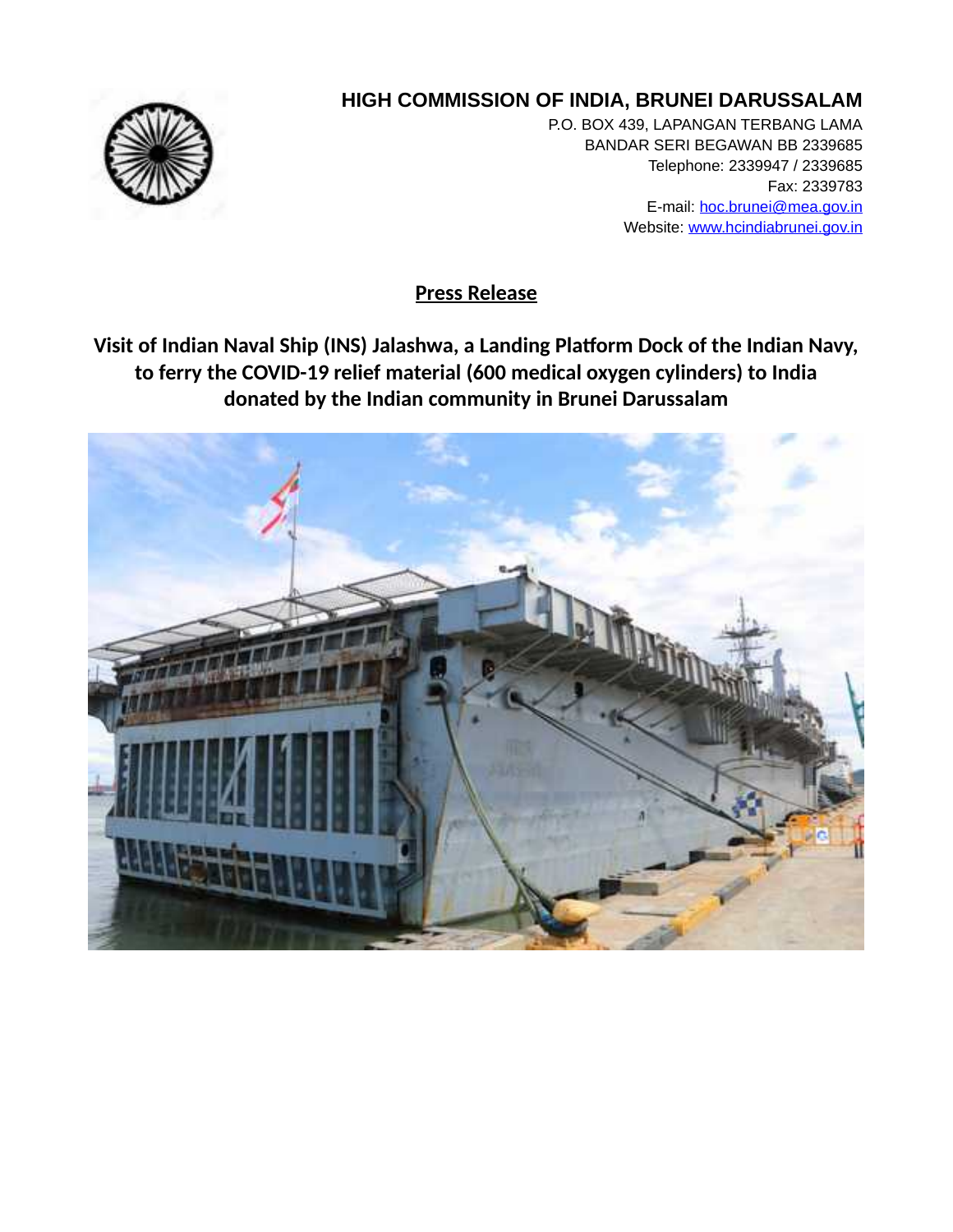INS Jalashwa (Sanskrit/Hindi: Hippopotamus, जलाश्व) is an amphibious transport dock currently in service with the Indian Navy. Formerly USS Trenton, INS Jalashwa along with six Sikorsky SH-3 Sea King helicopters were procured from the United States by India in 2005. She was commissioned on 22 June 2007. INS Jalashwa is the only Indian naval ship to be acquired from the United States. It is based in Visakhapatnam under the Eastern Naval Command. The ship was commissioned as INS Jalashwa on 22 June 2007, at Norfolk.

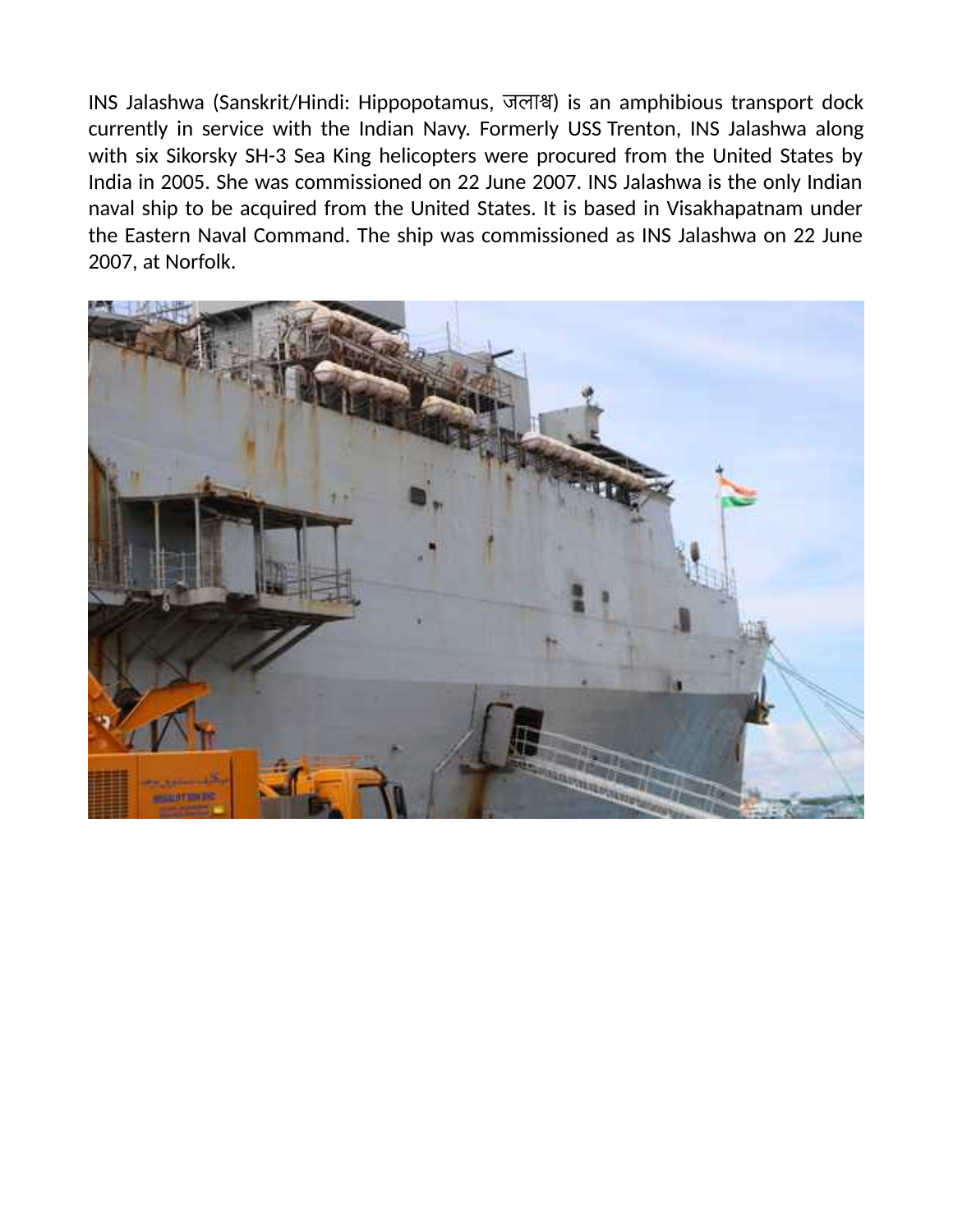The need for better amphibious landing capability was felt in the aftermath of the 2004 Indian Ocean tsunami, when the Navy's rescue and humanitarian efforts were hampered by inadequacy of existing amphibious ships in its fleet. In 2006, the Indian government announced it would purchase the US Navy's retired Austin-class landing platform dock USS Trenton.

Jalashwa features a well deck, which can house up to four LCM-8 mechanised landing craft that can be launched by flooding the well deck and lowering the hinged gate aft of the ship. She also has a flight deck for helicopter operations from which up to six medium helicopters can operate simultaneously. The deck can also be used to operate vertical take-off and landing (VTOL) aircraft like the Sea Harrier, in special circumstances. She is also capable of embarking over 1,000 troops, and is fully equipped with extensive medical facilities including four operation theatres, a 12-bed ward, a laboratory and a dental centre.

With a displacement of 16,400 tonnes and 179 meters length, she is the Indian Navy's second largest warship.

In view of the COVID-19 pandemic in India, ships from all three Naval Commands in Mumbai, Visakhapatnam and Kochi have been deployed for shipment of liquid medical oxygen and associated medical equipment from friendly foreign countries in the Persian Gulf and southeast Asia. Earlier, INS Jalashwa was deployed by Indian navy for evacuation of Indians from Maldives and Sri Lanka on a number of occasions as part of Operation Samudra Setu.

Recently, as part of Mission Sagar - IV, Indian Naval Ship Jalashwa arrived at Port Ehoala, Madagascar on 22 March 2021 to deliver a consignment of 1,000 Metric Tonne of rice and 100,000 Hydroxychloroquine tablets in response to an appeal made by Madagascar for assistance to deal with natural calamities.

INS Jalashwa arrived at Muara Port yesterday as part of Operation Samudra Setu-II to to ferry liquid medical oxygen and other Covid-related items from friendly foreign countries in the Persian Gulf and South-East Asia including Brunei.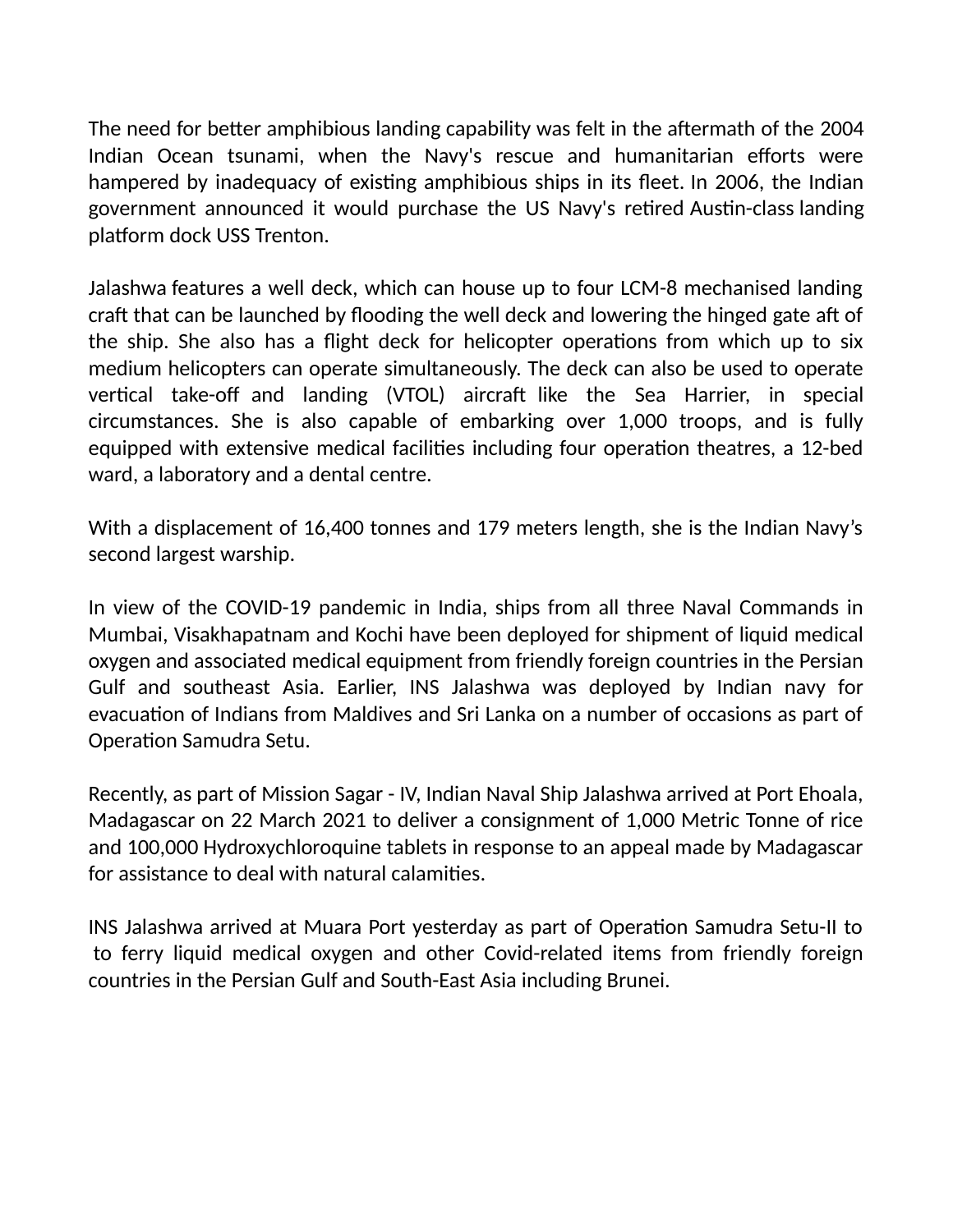On the occasion of loading of the relief material on the INS Jalashwa at the Muara Port this morning, High Commissioner HE Ajaneesh Kumar said "I am happy at the initiative taken by the Indian community in Brunei under the patronage of High Commission, to join hands and provide relief to their fellow countryman back home in India, to enable them cope up with the deadly surge of COVID cases after the second wave, since last month. You would be happy to learn that Indian community is sending 600 Liquid Medical Oxygen (LMO) cylinders to India to help strengthen India's fight with COVID-19 pandemic".

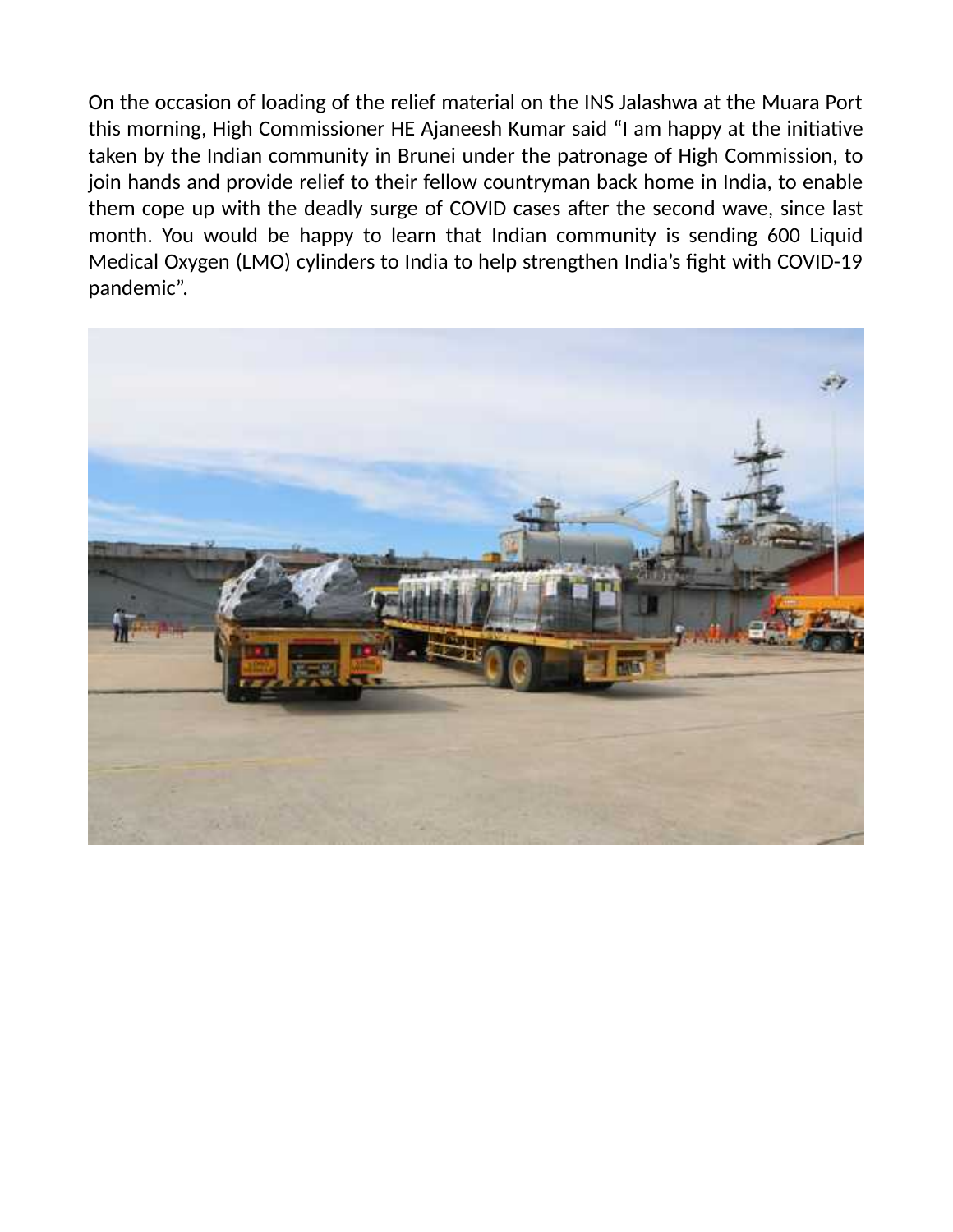He further mentioned: "I will also take this opportunity to personally thank the government of His majesty Sultan Hassanal Bolkiah, Sultan and Yang di-Pertuan of Brunei for lending their support and according expeditious clearances to INS Jalashwa, as a result of which today we are able to ship the medical supplies to India".